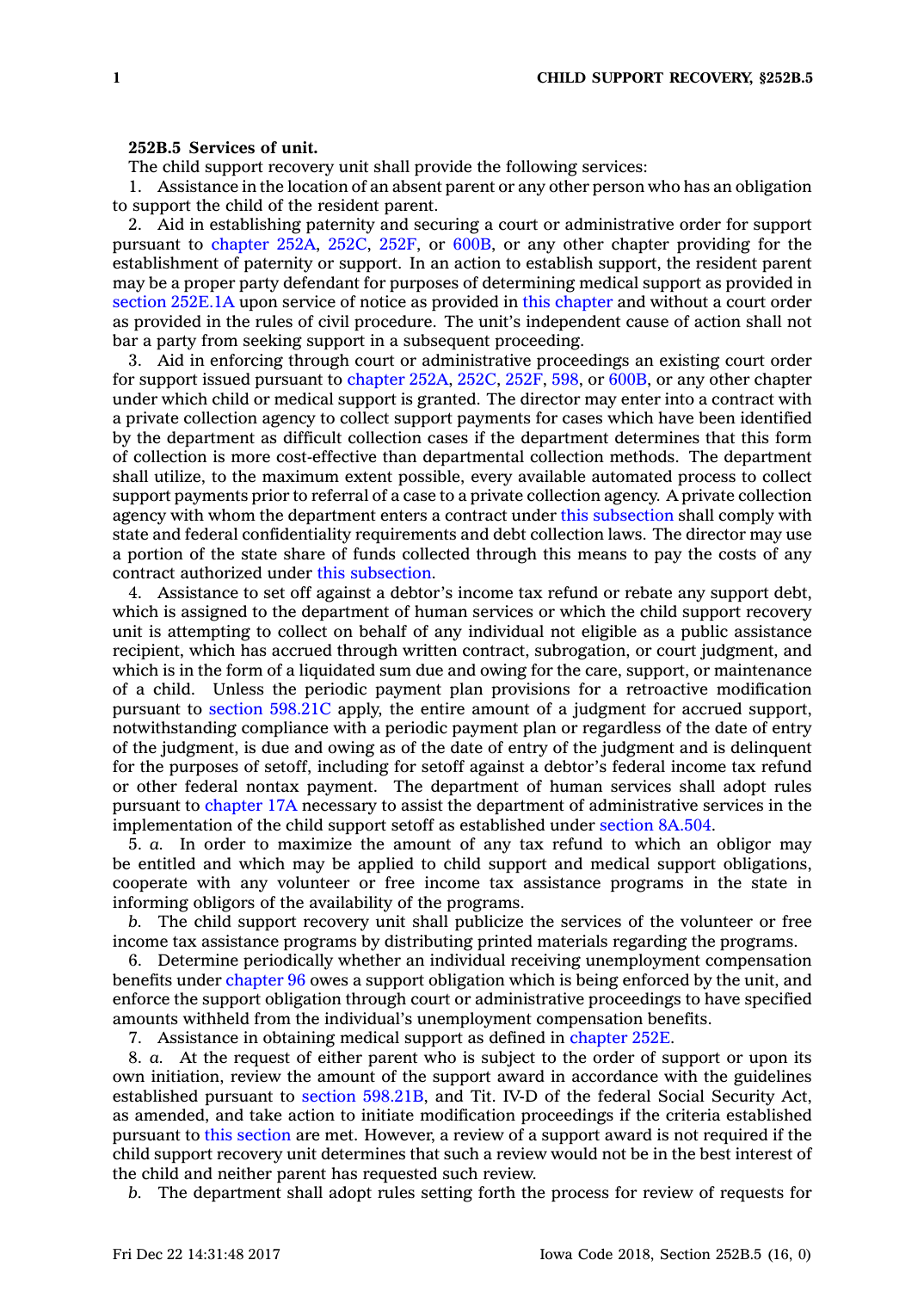## **§252B.5, CHILD SUPPORT RECOVERY 2**

modification of support obligations and the criteria and process for taking action to initiate modification proceedings.

9. *a.* Assistance, in consultation with the department of administrative services, in identifying and taking action against self-employed individuals as identified by the following conditions:

(1) The individual owes support pursuant to <sup>a</sup> court or administrative order being enforced by the unit and is delinquent in an amount equal to or greater than the support obligation amount assessed for one month.

(2) The individual has filed <sup>a</sup> state income tax return in the preceding twelve months.

(3) The individual has no reported tax withholding amount on the most recent state income tax return.

(4) The individual has failed to enter into or comply with <sup>a</sup> formalized repayment plan with the unit.

(5) The individual has failed to make either all current support payments in accordance with the court or administrative order or to make payments against any delinquency in each of the preceding twelve months.

*b.* The unit may forward information to the department of administrative services as necessary to implement this [subsection](https://www.legis.iowa.gov/docs/code/252B.5.pdf), including but not limited to both of the following:

(1) The name and social security number of the individual.

(2) Support obligation information in the specific case, including the amount of the delinquency.

10. The review and adjustment, modification, or alteration of <sup>a</sup> support order pursuant to [chapter](https://www.legis.iowa.gov/docs/code//252H.pdf) 252H upon adoption of rules pursuant to [chapter](https://www.legis.iowa.gov/docs/code//17A.pdf) 17A and periodic notification, at <sup>a</sup> minimum of once every three years, to parents subject to <sup>a</sup> support order of their rights to these services.

11. The unit shall not establish orders for spousal support. The unit shall enforce orders for spousal support only if the spouse is the custodial parent of <sup>a</sup> child for whom the unit is also enforcing <sup>a</sup> child support or medical support order.

12. *a.* In compliance with federal procedures, periodically certify to the secretary of the United States department of health and human services, <sup>a</sup> list of the names of obligors determined by the unit to owe delinquent support, under <sup>a</sup> support order as defined in section [252J.1](https://www.legis.iowa.gov/docs/code/252J.1.pdf), in excess of two thousand five hundred dollars. The certification of the delinquent amount owed may be based upon one or more support orders being enforced by the unit if the delinquent support owed exceeds two thousand five hundred dollars. The certification shall include any amounts which are delinquent pursuant to the periodic payment plan when <sup>a</sup> modified order has been retroactively applied. The certification shall be in <sup>a</sup> format and shall include any supporting documentation required by the secretary.

*b.* All of the following shall apply to an action initiated by the unit under this [subsection](https://www.legis.iowa.gov/docs/code/252B.5.pdf):

(1) The obligor shall be sent <sup>a</sup> notice by regular mail in accordance with federal law and regulations and the notice shall remain in effect until support delinquencies have been paid in full.

(2) The notice shall include all of the following:

(a) A statement regarding the amount of delinquent support owed by the obligor.

(b) A statement providing information that if the delinquency is in excess of two thousand five hundred dollars, the United States secretary of state may apply <sup>a</sup> passport sanction by revoking, restricting, limiting, or refusing to issue <sup>a</sup> passport as provided in 42 U.S.C. §652(k).

(c) Information regarding the procedures for challenging the certification by the unit.

(3) (a) If the obligor chooses to challenge the certification, the obligor shall notify the unit within the time period specified in the notice to the obligor. The obligor shall include any relevant information with the challenge.

(b) A challenge shall be based upon mistake of fact. For the purposes of this [subsection](https://www.legis.iowa.gov/docs/code/252B.5.pdf), *"mistake of fact"* means <sup>a</sup> mistake in the identity of the obligor or <sup>a</sup> mistake in the amount of the delinquent child support owed if the amount did not exceed two thousand five hundred dollars on the date of the unit's decision on the challenge.

(4) Upon timely receipt of the challenge, the unit shall review the certification for <sup>a</sup>